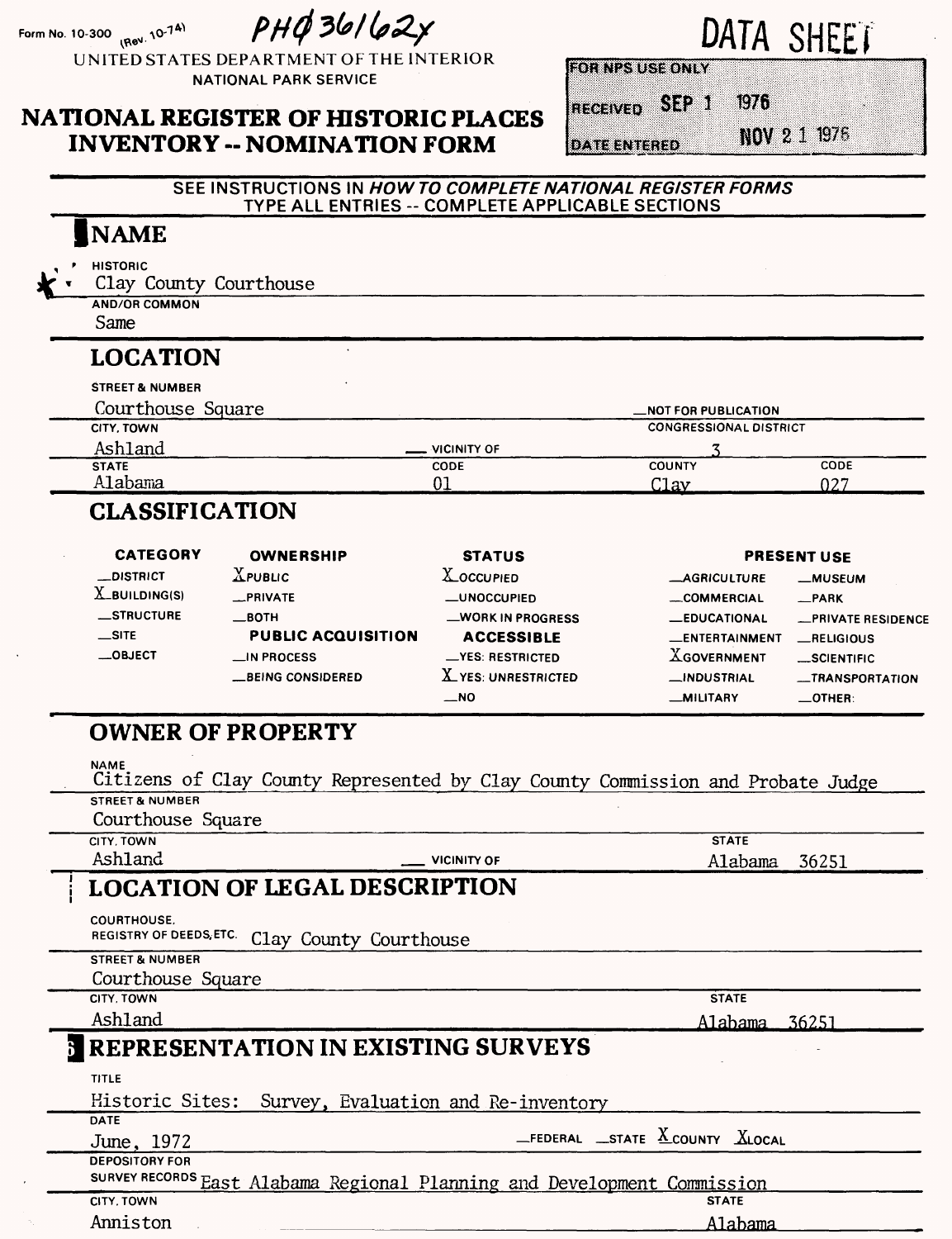# **Z** DESCRIPTION

|                                                 | <b>CONDITION</b>                                             | <b>CHECK ONE</b>                      | <b>CHECK ONE</b>                  |      |
|-------------------------------------------------|--------------------------------------------------------------|---------------------------------------|-----------------------------------|------|
| <b>__EXCELLENT</b><br>$\equiv$ GOOD<br>$X$ FAIR | <b>_DETERIORATED</b><br><b>__RUINS</b><br><b>__UNEXPOSED</b> | <b>__UNALTERED</b><br>X altered Minor | <b>XORIGINAL SITE</b><br>$-MOVED$ | DATE |

DESCRIBE THE PRESENT AND ORIGINAL (IF KNOWN) PHYSICAL APPEARANCE The Clay County Courthouse is a good example of the Neo-Classical Revival which dominated public buildings in the early part of the 20th Century. The structure is substantially unaltered since its completion in 1906 from plans provided by C.W. Carlton

which drew heavily from the Italian Rennaissance styles.

Rising three stories above grade over a partial basement, the rectangular courthouse is situated in the center of the town square of Ashland with the long axis of the building running north and south. The square has been landscaped with small shrubs and fur trees and is defined by a low masonry retaining wall. Construction is of load bearing brick masonry with limestone columns, lintels and sills and cast stone ornament. Lower floor masonry walls contain deep horizontal reveals at every fifth brick course, while the two upper stories are unified by brick pilasters which rise a full height to a deep architrave with projecting moulded cornices and continuous dentil mouldings.

Primary entrances occur on the east and west, with less important entrances on the north and south ends. Emphasis is given the entrances by stepping out the walls slightly to create extra width to accommodate porches with three arched masonry openings. Above the east and west entrances independent granite columns rise from the second floor to the full height of the building, creating a two-story high balcony, punctuated by stone balustrades which project slightly in rounded form over the first entrance arches. This balcony is capped by a deeply hollowed pediment which is repeated on all four sides of the building. Balconies on the north and south have been omitted and half round columns are applied directly to the exterior walls. All column capitals are modified Ionic with egg and dart design worked into the details.

The building is surmounted by an impressive two-story high rotunda with a domed roof and cupola. The main dome features a clock on all four faces, while the cupola, or bell tower, is terminated with a sculpture holding the scales of justice. A small false dome is located on each of the four corners of the building for design effect.

The interior of the building features a central lobby under the grand rotunda. This space rises full height and has a balcony at the second story overlooking the main floor. Access from the main lobby to the second floor is by a curving staircase, executed in baroque fashion, while stairs to the third floor are enclosed and unadorned.

Located on the second floor at the south end of the building, the courtroom is a two-story space with spectator galleries built over the east and west ends of the room. Detailing of the woodtrim and casework is sparse. The main vault is located in the Probate Office on the ground floor and features a steel barrell-vault formed eeiling which is visible, offering evidence of the reinforced construction methods employed in the vault area.

Interior finishes consist of terrazo floors on the ground floor lobby and halls, with new resilient flooring having been installed over the original wood floor on the second and third level halls and offices. Walls and ceilings are of plaster and single wood paneled doors with transoms and simply detailed casework are typical throughout the building.

Overall condition is fair; the west entrance has been sealed off and the interior hall has been partitioned for office space, interior finishes require restoration, and wiring, lighting and heating systems need to be upgraded.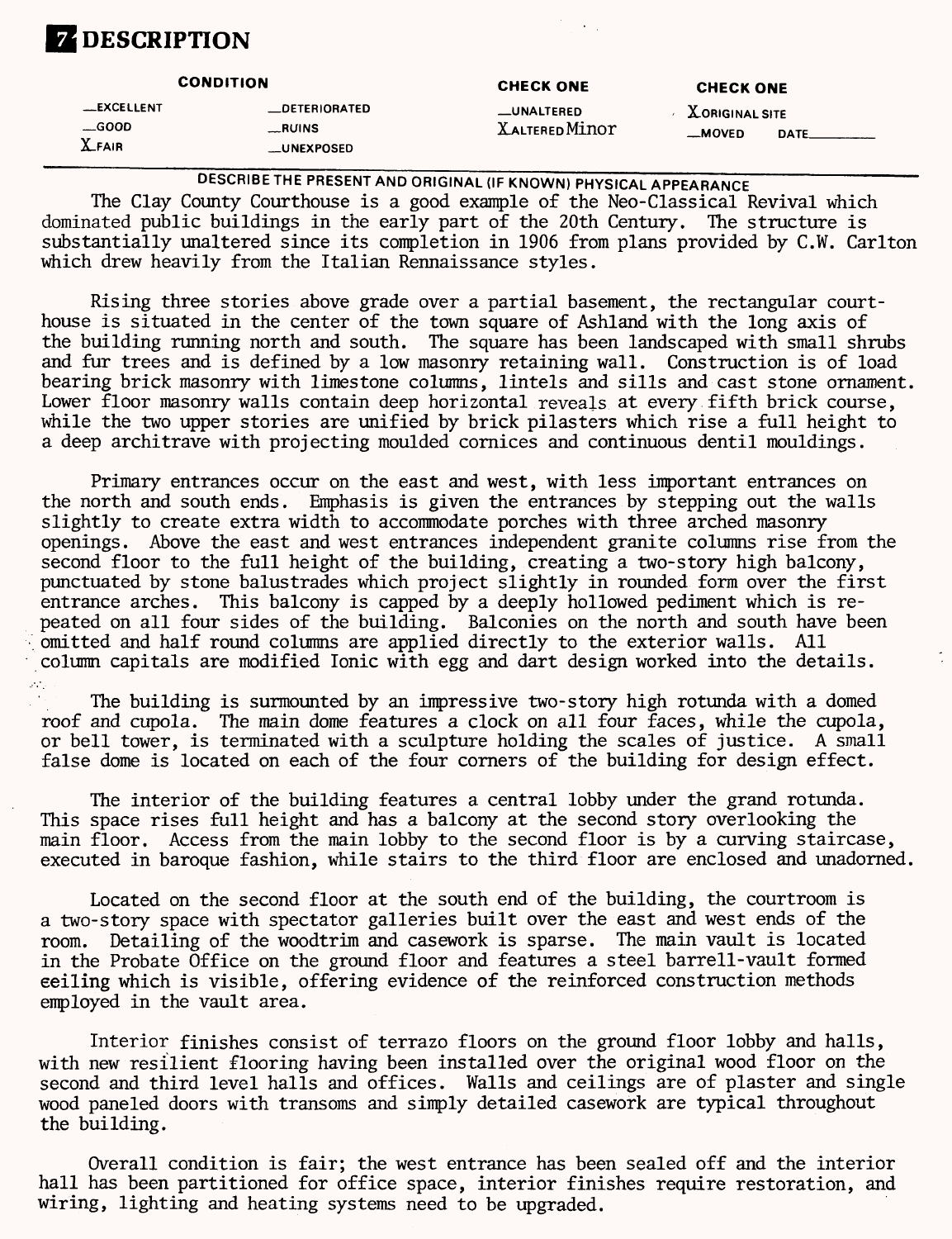

| <b>SPECIFIC DATES</b>                                                   | 1906                                                                                 | <b>BUILDER/ARCHITECT</b>                                                                                                            | Carlton<br>W.                                                                                    |                                                                                                |
|-------------------------------------------------------------------------|--------------------------------------------------------------------------------------|-------------------------------------------------------------------------------------------------------------------------------------|--------------------------------------------------------------------------------------------------|------------------------------------------------------------------------------------------------|
| $-1500-1599$<br>$-1600-1699$<br>$-1700-1799$<br>$-1800-1899$<br>X 1900- | <b>_AGRICULTURE</b><br><b>LARCHITECTURE</b><br>$\_ART$<br>COMMERCE<br>COMMUNICATIONS | <b>ECONOMICS</b><br><b>LEDUCATION</b><br><b>LENGINEERING</b><br><b>__EXPLORATION/SETTLEMENT</b><br>__INDUSTRY<br>$\equiv$ INVENTION | __LITERATURE<br><b>MILITARY</b><br>__MUSIC<br><b>_PHILOSOPHY</b><br><b>X_POLITICS/GOVERNMENT</b> | _SCULPTURE<br>_SOCIAL/HUMANITARIAN<br>__THEATER<br>_TRANSPORTATION<br>$\equiv$ OTHER (SPECIFY) |
| <b>PERIOD</b><br>-PREHISTORIC<br>$-1400-1499$                           | <b>ARCHEOLOGY-PREHISTORIC</b><br><b>ARCHEOLOGY-HISTORIC</b>                          | AREAS OF SIGNIFICANCE -- CHECK AND JUSTIFY BELOW<br>COMMUNITY PLANNING<br>CONSERVATION                                              | <b>LANDSCAPE ARCHITECTURE</b><br>$\equiv$ LAW                                                    | $$ RELIGION<br>__SCIENCE                                                                       |

#### **STATEMENT OF SIGNIFICANCE**

One of the few surviving historic structures in Ashland or Clay County, the courthouse is a good example of the Neo-Classical Revival style with design motifs clearly derived from the Italian Rennaissance building styles. Such details as the strong horizontal emphasis created by the use of deep reveals at every fifth brick course in the lower floor masonry strongly suggest the rusticated stone bases of the porto-typical Italian Palazzo while the curving staircase from the main lobby to the second floor resembles an interior adaptation of the exterior stairs used on numerous Rennaissance buildings.

Shortly after the Alabama Legislature created Clay County in 1866 from portions of Talladega and Randolph counties, Ashland was selected as the county seat and has served as the center of governmental activity and political life in the county. The earliest courthouse burned on December 18, 1875, destroying not only the original buildings but all county records, documents and papers. A second building was erected on the same site following the fire and served until the present structure was completed in 1906. C. W. Carlton, who also designed the nearby Cleburne County Courthouse, was hired to provide plans and specifications for the structure. When completed it was the most imposing structure in the entire county, a distinction which it still retains.

Ashland was the boyhood home of the late Supreme Court Justice Hugo L. Black, Clay County' most famous native son. Black spent his childhood years in the town and briefly (1906-1907) practiced law from an office near the new Courthouse.

The courthouse is in fair condition and tentative county plans are to restore the structure for continued use.